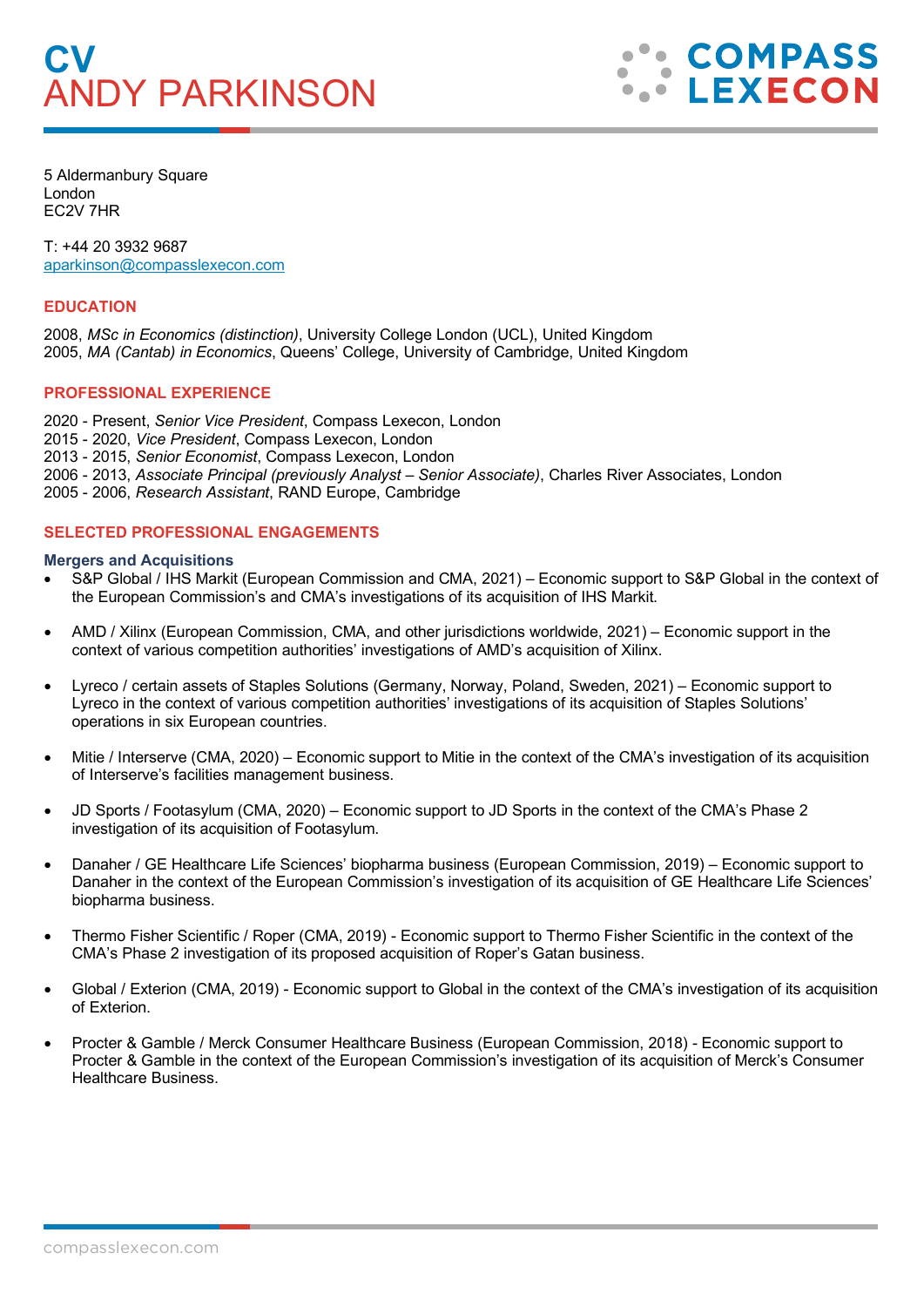- Bayer / Monsanto (European Commission and multiple worldwide jurisdictions, 2018) Economic support to Bayer in the context of the European Commission's Phase 2 investigation of its acquisition of Monsanto, and other jurisdictions worldwide.
- GE / Baker Hughes (European Commission, 2017) Economic support to Baker Hughes in the context of the European Commission's investigation of its acquisition by GE.
- Halliburton / Baker Hughes (European Commission, 2016) Economic support to Baker Hughes in the context of the European Commission's Phase 2 investigation of its proposed acquisition by Halliburton.
- Coty / Procter & Gamble Beauty Business (European Commission, 2016) Economic support to Procter & Gamble in the context of the European Commission's investigation of the acquisition of P&G's Beauty Business by Coty.
- Enel / EPH / SE (European Commission, 2016) Economic support to Enel in the context of the European Commission's investigation of the acquisition of EPH's acquisition of a controlling share in Slovenske Elektrane from Enel SpA.
- Ryanair / Aer Lingus (Competition Commission, 2013) Economic support to Aer Lingus in the context of the Competition Commission's Phase 2 investigation of Ryanair's minority shareholding in Aer Lingus.
- Ryanair / Aer Lingus (European Commission, 2013) Economic support to Aer Lingus in the context of the European Commission's Phase 2 investigation of Ryanair's proposed acquisition of Aer Lingus.
- Baxter / Gambro (European Commission, 2013) Economic support in the context of the European Commission's investigation of Baxter's acquisition of Gambro.
- Rexel / Wilts (OFT, 2012) Economic support to Rexel in the context of the OFT's investigation of its acquisition of Wilts Electrical Wholesalers.
- Linde / Air Products Homecare (European Commission, 2012) Economic support in the context of the European Commission's investigation of Air Products' Homecare business by Linde.
- Universal / EMI (European Commission, 2012) Economic support in the context of the European Commission's Phase 2 investigation of Universal's acquisition of EMI.
- Kerry Foods / Headland Foods (Competition Commission, 2011) Economic support to Kerry Foods in the context of the Competition Commission's Phase 2 investigation of its acquisition of Headland Foods.
- INEOS / BASF Styrolution JV (European Commission, 2011) Economic support in the context of the European Commission's investigation of the combination of INEOS and BASF's styrenics businesses in the Styrolution JV.
- Cisco / Tandberg (European Commission, 2010) Economic support to Cisco in the context of the European Commission's investigation of its acquisition of Tandberg.
- GXS / Inovis (OFT, 2010) Economic support to GXS in the context of the OFT's investigation of its acquisition of Inovis.
- Unilever / Sara Lee Personal Care (European Commission, 2010) Economic support to Unilever in the context of the European Commission's Phase 2 investigation of its acquisition of Sara Lee's personal care business.
- Novartis / Alcon (European Commission, 2010) Economic support to Novartis in the context of the European Commission's investigation of its acquisition of Alcon.
- Schlumberger / Smith International (European Commission, 2010) Economic support to Schlumberger in the context of the European Commission's investigation of its acquisition of Smith International.
- TF1 / NT1 / TMC (Autorité de la concurrence, 2010) Economic support to TF1 in the context of the AdC's Phase 2 investigation of its acquisition NT1 and TMC.
- Lufthansa / SN Brussels Airlines (European Commission, 2009) Economic support to Lufthansa in the context of the European Commission's Phase 2 investigation of its acquisition of SN Brussels Airlines.